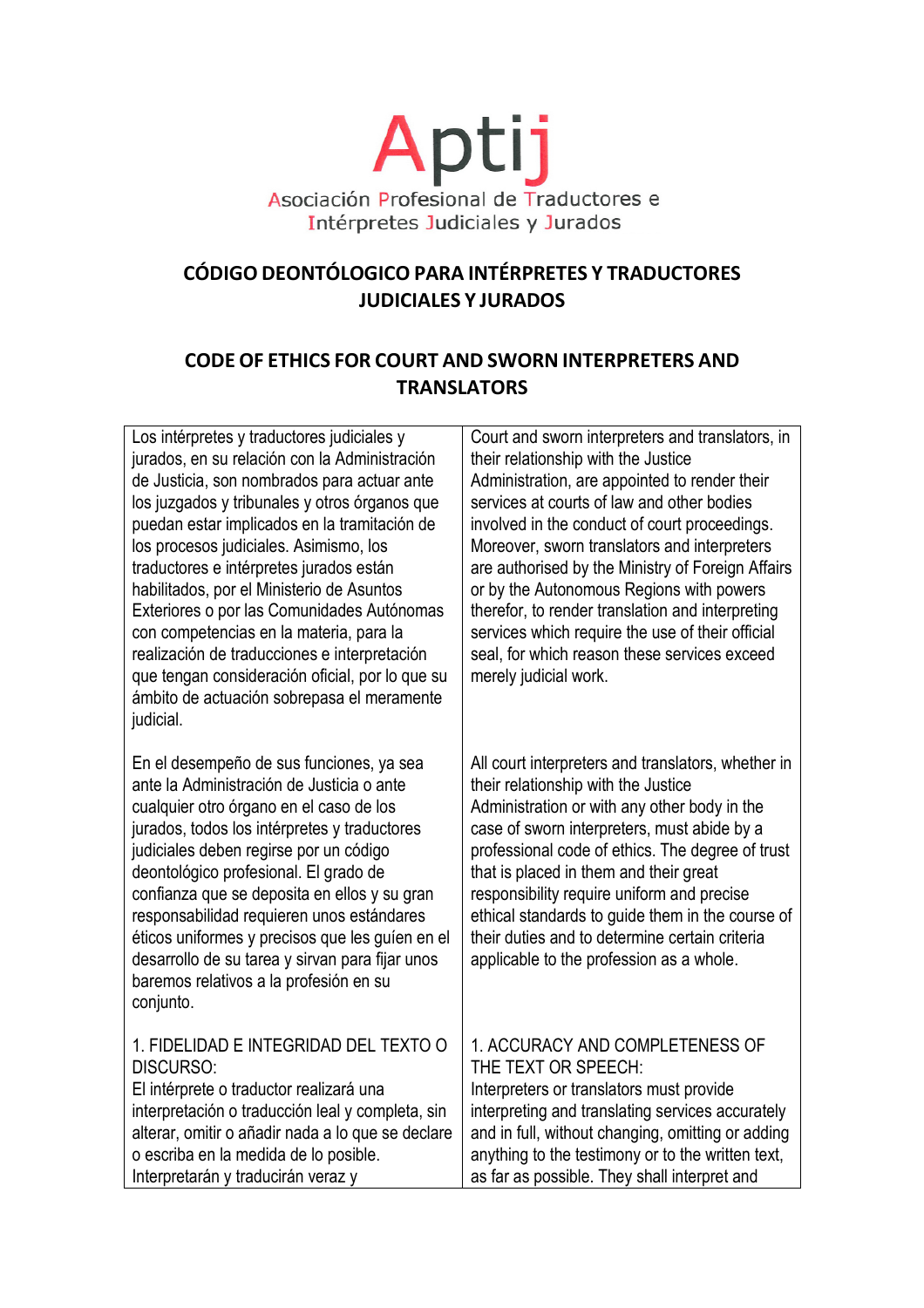fidedignamente, de la mejor manera posible que permitan su capacidad y conocimiento, sin alterar el contenido o la intencionalidad del mensaje.

Los términos culturales que no tengan equivalente directo en español o que puedan tener más de un significado deberán conservarse, y deberán evitarse las suposiciones, es decir, en caso de que el intérprete no escuche o entienda lo que el declarante haya dicho deberá pedir clarificación. Los errores del intérprete deberán ser corregidos en el acta tan pronto como sea posible.

#### 2. IMPARCIALIDAD Y AUSENCIA DE CONFLICTO DE INTERESES:

El intérprete o traductor permanecerá en todo momento imparcial y neutral y será independiente, preservando su independencia frente a toda clase de injerencias, exigencias o intereses ajenos que pudieran menoscabar su labora profesional y que provengan de los poderes públicos, económicos o fácticos, de los tribunales, de su cliente o de sus propios compañeros o colaboradores.

El hecho de que el pago de honorarios provenga de una de las partes procesales no influirá en el desempeño de su labor conforme a los criterios profesionales anteriormente expuestos. Cualquier circunstancia que ponga en duda su objetividad e imparcialidad o afecte a su integridad profesional constituirá un conflicto de intereses. Si el intérprete o traductor judicial o jurado conoce a cualquiera de las partes, o no es percibido como una persona claramente independiente de todas las partes, revelará a todas las partes cualquier conflicto de intereses real o aparente. Un intérprete o traductor judicial o jurado nunca aceptará regalos, gratificaciones o favores de ningún tipo por sus servicios además de su salario u honorarios.

3. CONFIDENCIALIDAD:

translate accurately, as best as their capacity and knowledge allow, without changing the content or intention of the message.

Cultural terms that have no direct equivalent in Spanish or that may have more than one meaning must remain unchanged; guessing must be avoided, this meaning that, if the interpreter did not hear or understand something he/she must ask for clarification. If an interpreter makes a mistake, this must be put right in the court records as soon as possible.

#### 2. IMPARTIALITY AND AVOIDANCE OF CONFLICT OF INTERESTS:

Interpreters and translators must be impartial, neutral and independent at all times and they must remain independent in case of any kind of external interference, demand or interests that could damage their professional work, from public, economic or institutional authorities, from judicial authorities, from their clients, or their own fellow interpreters or translators, or co-workers.

Fees received from one of the parties to the suit shall have no influence in the way they carry out their work, pursuant to the professional standards mentioned above. Any circumstance that may question their objectivity or impartiality or that may affect their professional integrity shall entail a conflict of interests. Should court or sworn interpreters or translators know any of the parties or if they are not perceived to be clearly independent of the parties, they will disclose to all the parties any real or apparent conflict of interests. Court and sworn interpreters or translators must never accept gifts, rewards or favours of any kind for their services apart from their salary or fees.

### 3. CONFIDENTIALITY

La información privilegiada o confidencial adquirida en el transcurso de la interpretación Privileged and confidential information acquired in the course of interpreting or preparing a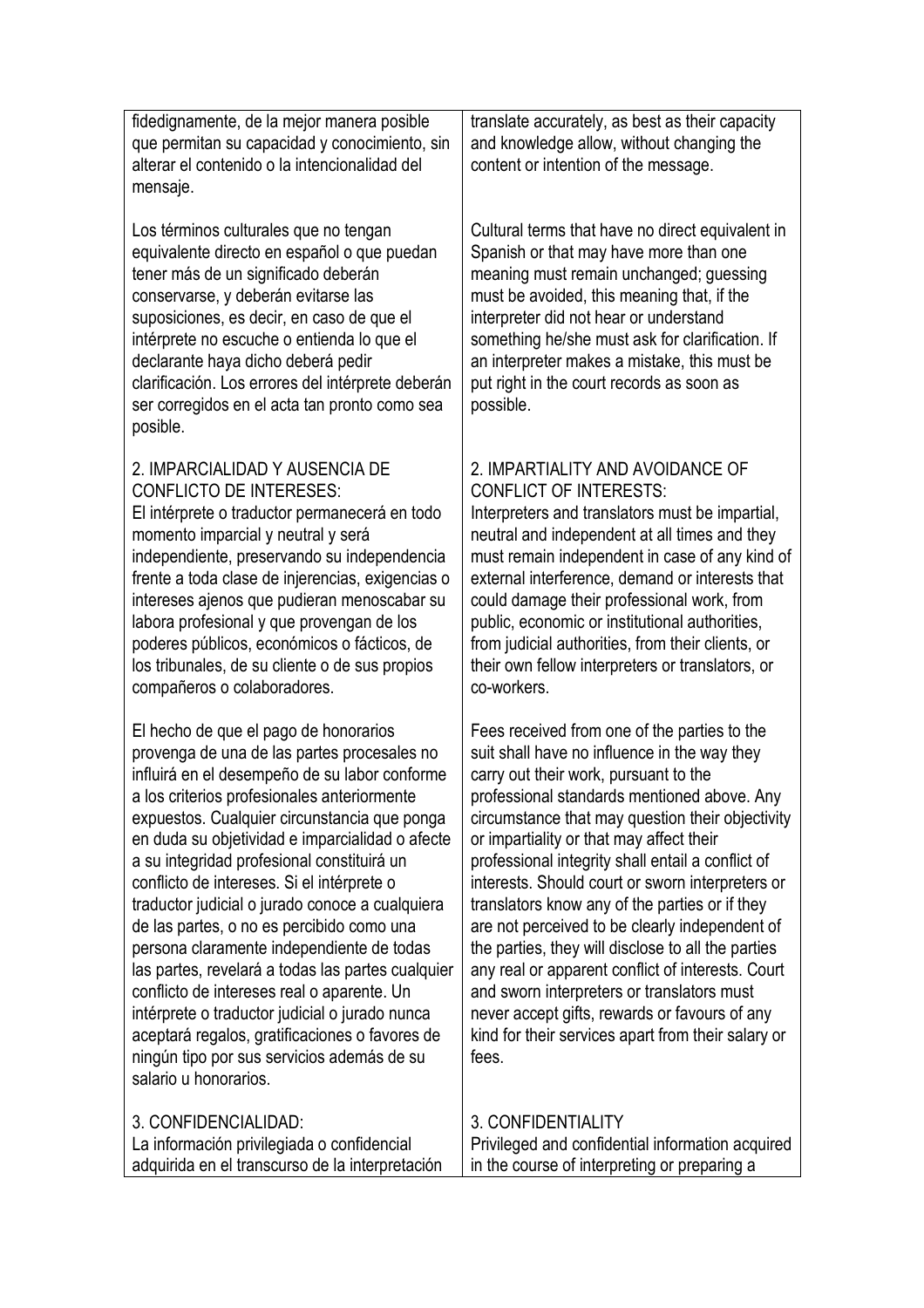o en la preparación de la traducción no será revelada por el intérprete o traductor. El secreto profesional del intérprete comprende las confidencias y conversaciones entre las partes procesales, los clientes y sus abogados, las de los compañeros, y todos los hechos y documentos de que haya tenido noticia o haya recibido por razón de cualquiera de las modalidades de su actuación profesional. En ningún caso revelará el contenido de conversaciones, transcripciones o datos reservados sujetos al secreto profesional de otros profesionales sin la autorización o el consentimiento de la persona afectada.

El intérprete o traductor deberá hacer respetar el secreto profesional al personal o a cualquier otra persona que colabore con él en su actividad profesional. Estos deberes de secreto profesional permanecerán incluso después de haber cesado en la prestación de los servicios sin que estén limitados en el tiempo. Los intérpretes y traductores deberán tratar como confidencial cualquier información que puedan adquirir en el transcurso de su trabajo, incluido el hecho de que se les haya asignado un caso en particular.

Deberá informarse a las autoridades correspondientes de manera inmediata si los traductores o intérpretes son requeridos por cualquier medio para intentar que infrinjan este precepto de confidencialidad; por ejemplo, si la prensa o las partes relacionadas con el caso que no tengan acceso a dicha información se la solicitaran.

4. CREDENCIALES Y CUALIFICACIÓN: El intérprete o traductor informará veraz y completamente de sus certificados, formación y experiencia pertinente a la entidad que lo contrate. Como en España para actuar como intérprete y traductor judicial no es preceptivo contar con el nombramiento como traductor e intérprete jurado, aquellos traductores e intérpretes judiciales que no sean jurados y que trabajen al margen de su relación laboral con la Administración se abstendrán de utilizar translation shall not be disclosed by the interpreter or the translator. The professional secrecy that must be kept by interpreters includes things said in confidence and conversations between the parties to a suit, the clients and their lawyers, those of other fellow professionals, and all the facts and documents that may have come to their knowledge or received owing to any kind of professional services. They shall under no circumstances disclose the content of confidential conversations, transcriptions, or data subject to the professional secrecy of other professionals without the authorisation or consent of the person involved.

Interpreters and translators must make the staff or any other person cooperating with them, in their professional activity, be bound by professional secrecy. The aforementioned professional secrecy must be fulfilled, even after having rendered their services, with no time limitation. Interpreters and translators must keep in confidence any information acquired during their work, even that a certain case has been assigned to them.

Interpreters and translators must immediately inform the authorities if they are required to breach this confidentiality rule; for instance, if the media or the parties related to a certain case require information not accessible thereto.

4. CREDENTIALS AND QUALIFICATION: Interpreters and translators must inform the entity hiring them of their credentials, training and experience, accurately and faithfully. As in Spain official accreditation as sworn translator or interpreter is not required to practice in court, those court interpreters or translators without such accreditation, should they carry any translation or interpreting assignment outside the Justice Administration, must refrain from using their condition as public employees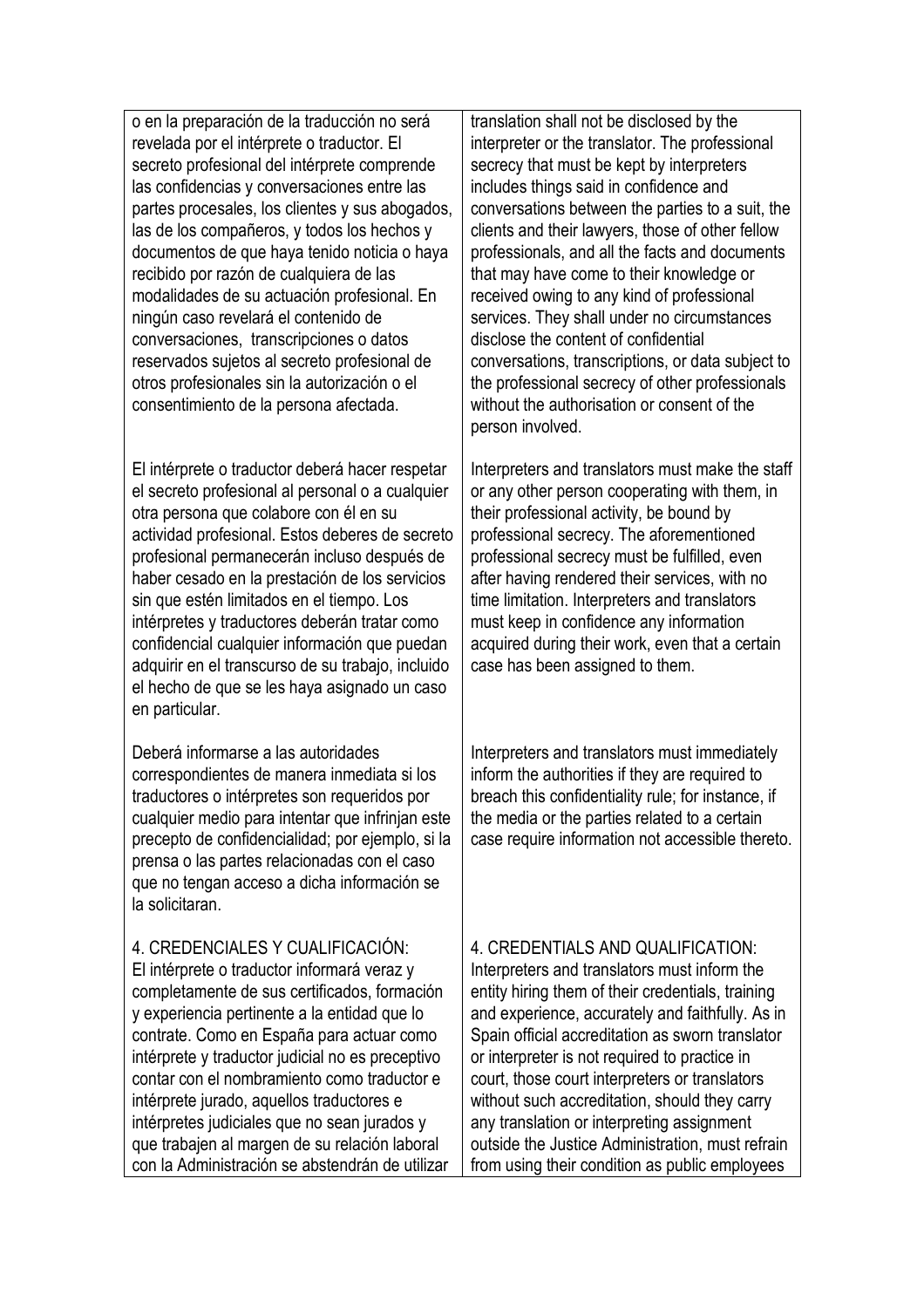su condición de empleados públicos para realizar trabajos que requieran de la intervención o certificación de un profesional acreditado como jurado. Y viceversa, un traductor o intérprete jurado no utilizará sus credenciales oficiales para descalificar el trabajo de un traductor o intérprete judicial oficial o registrado simplemente porque no tenga el nombramiento de traductor e intérprete jurado. El intérprete sólo actuará en aquellas combinaciones lingüísticas para las que disponga de la necesaria capacidad profesional, absteniéndose de realizar cualquier labor de traducción o interpretación si careciera de competencia para ello. 5. COMPORTAMIENTO PROFESIONAL: Relaciones con el tribunal y las partes procesales: Los intérpretes actuarán ante los tribunales con buena fe, lealtad y respeto, y se comportarán de manera coherente con la dignidad del tribunal u órgano en el que desempeñen su actividad, con sus estándares y protocolo, y serán tan discretos como sea posible. Relaciones con otros intérpretes: Los intérpretes deberán mantener recíproca lealtad, respeto mutuo y relaciones de compañerismo. Los traductores e intérpretes jurados no prestarán su sello a otros colegas o personas ajenas a la profesión para la realización de traducciones o interpretaciones que no realicen ellos mismos. 6. LIMITES DE SU EJERCICIO PROFESIONAL: Los intérpretes y traductores se limitarán a interpretar y traducir y no darán asesoramiento jurídico, ni expresarán opiniones personales a las personas para las que interpretan ni se to do any job for which a sworn interpreter or translator is required. Likewise, sworn interpreters or translators shall not use their official credentials to discredit the work of an official or registered court interpreter or translator, simply because they lack credentials as sworn interpreters or translators. Interpreters may only render their services in the languages in which they have professional skills and may not do any translation or interpreting job for which they do not have professional competence. 5. PROFESSIONAL CONDUCT: Relations with the court and the parties to a suit: Interpreters shall render their services before the court in good faith, with loyalty and respect, and shall conduct themselves in a manner consistent with the dignity of the court or authority before which they are rendering their professional services, as well as their standards and protocol, and shall be as unobstrusive as possible. Relations with fellow interpreters: Interpreters must be mutually loyal, respectful and helpful with their fellow interpreters. Sworn interpreters and translators shall not lend their seal to fellow professionals or anyone external to their profession for translations or interpreting services not carried out by them. 6.SCOPE OF PRACTICE: Interpreters and translators shall limit

implicarán en otras actividades que puedan interpretarse como un servicio distinto al de traducir o interpretar.

themselves to interpreting or translating, and shall refrain from providing legal advice, or give personal opinions, to individualsthey are interpreting for, and shall not involve in any activity that may be considered as a service other than interpreting or translating.